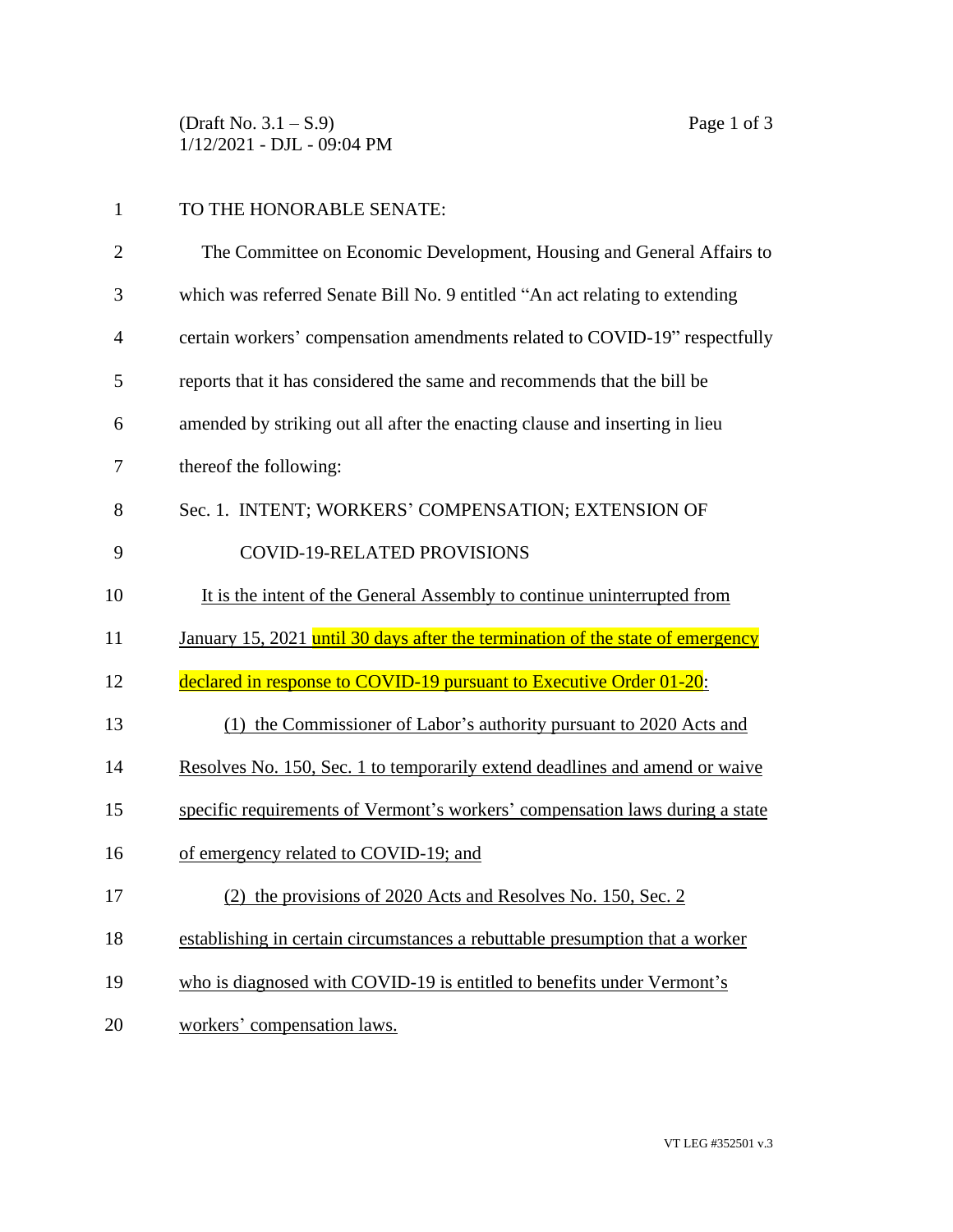## (Draft No.  $3.1 - S.9$ ) Page 2 of 3 1/12/2021 - DJL - 09:04 PM

| $\mathbf{1}$   | Sec. 2. 2020 Acts and Resolves No. 150, Sec. $2(a)(1)$ is amended to read:              |
|----------------|-----------------------------------------------------------------------------------------|
| $\overline{2}$ | $(a)(1)$ In the case of a front-line worker, disability or death resulting from         |
| 3              | COVID-19 shall be presumed to be compensable pursuant to 21 V.S.A.                      |
| $\overline{4}$ | chapter 9, provided that the front-line worker receives a positive laboratory test      |
| 5              | for COVID-19 or a diagnosis of COVID-19 from a licensed healthcare                      |
| 6              | provider between March 1, 2020 and January 15, 2021 and the 30th day                    |
| 7              | <u>following the termination of the state of emergency declared in response to</u>      |
| 8              | <b>COVID-19 pursuant to Executive Order 01-20.</b>                                      |
| 9              | Sec. 3. 2020 Acts and Resolves No. 150, Sec. 2(b) is amended to read:                   |
| 10             | (b) For an employee who is not a front-line worker as defined in                        |
| 11             | subdivision $(a)(2)(B)$ of this section, disability or death resulting from COVID-      |
| 12             | 19 shall be presumed to be compensable pursuant to 21 V.S.A. chapter 9 if the           |
| 13             | employee receives a positive laboratory test for COVID-19 or a diagnosis of             |
| 14             | COVID-19 from a licensed healthcare provider between April 1, 2020 and                  |
| 15             | January 15, 2021 and the 30th day following the termination of the state                |
| 16             | of emergency declared in response to COVID-19 pursuant to Executive Order               |
| 17             | $\frac{01-20}{0}$ and, not more than 14 days prior to the date on which the employee is |
| 18             | tested or examined, either:                                                             |
| 19             | * * *                                                                                   |

20 Sec. 4. 2020 Acts and Resolves No. 150, Sec. 3 is amended to read: